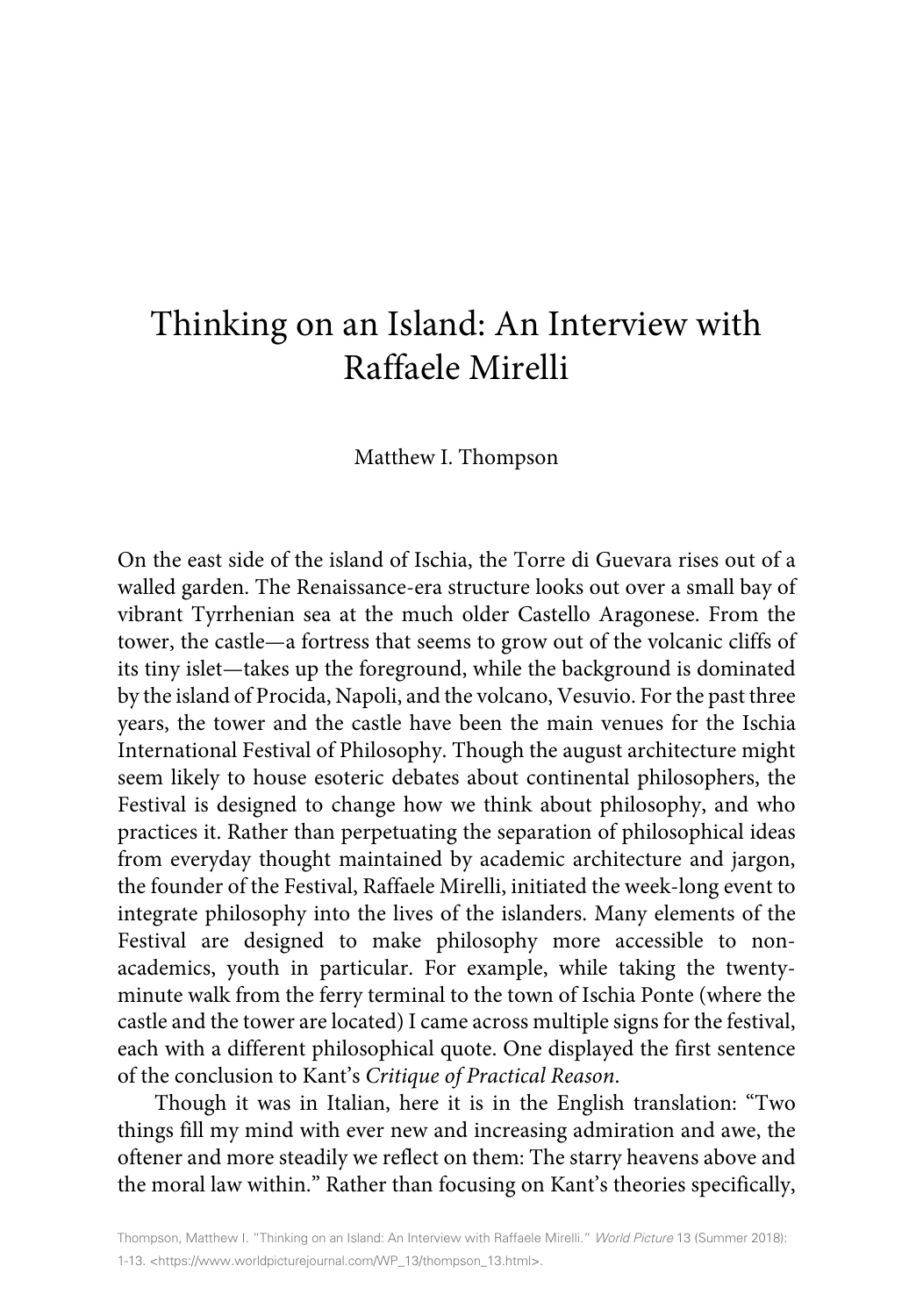this quote invites the passing reader to contemplate the things that inspired Kant's thought. This is symbolic of Mirelli's approach to thinking on the island: everyone can practice philosophy, no matter their training, and the more people who do, the better.

Mirelli functions on Ischia as the island's resident philosopher. From this position he helps the community in areas as diverse as the creation of a sustainable local fishery to the instruction of educators working with students with autism. After completing his Ph.D. in Philosophy from the Albert-Luedwig University of Freiburg, Germany, Mirelli returned to Ischia (where he grew up) to reintegrate philosophy into the community. Mirelli's Ph.D. dissertation entitled *The Daimon and the Figure of Socrates* was published in 2013 by Koenigshausen und Neumann. Alongside his work in the community, he also recently edited a collection called *A che cosa serve la Filosofia? chi è il Filosofo?* which was published in 2017. I caught up with Mirelli via skype in February of this year to ask him about how he views his influence, and the influence of philosophy generally, on the island of Ischia.

Matthew I. Thompson: I wanted to ask you about the theme of the upcoming Festival. What is it, and how did you go about choosing this theme?

Raffaele Mirelli: Next year's theme is "Human Nature." Brian [Price] and Meghan [Sutherland] are working with me on the call for papers. We want to start letting people know about the Festival and the new theme in order to make our community bigger. We don't want to be limited to a special group of people; rather, we want to make it grow every year, if possible. That is the reason and the aim that we want to follow, as we say in Italian.

There is a committee behind the Festival, made up of a couple of very famous philosophers in Europe but also in America, including James Conant. They work with us to develop the conference themes. The first year's theme was "What is philosophy? And Who is the Philosopher?" We are trying to shape, I would not say a *new* figure of the philosopher, but we are trying to create a public identity for philosophers. The problem is that the philosopher doesn't have a proper place in the public sphere. If, as a philosopher, you are not a professor, then in professional terms, people usually don't know what you are doing for the community. In contrast, we see philosophy as something that works for the community, and, in this way, it is also a political task: we want to bring philosophy to the people.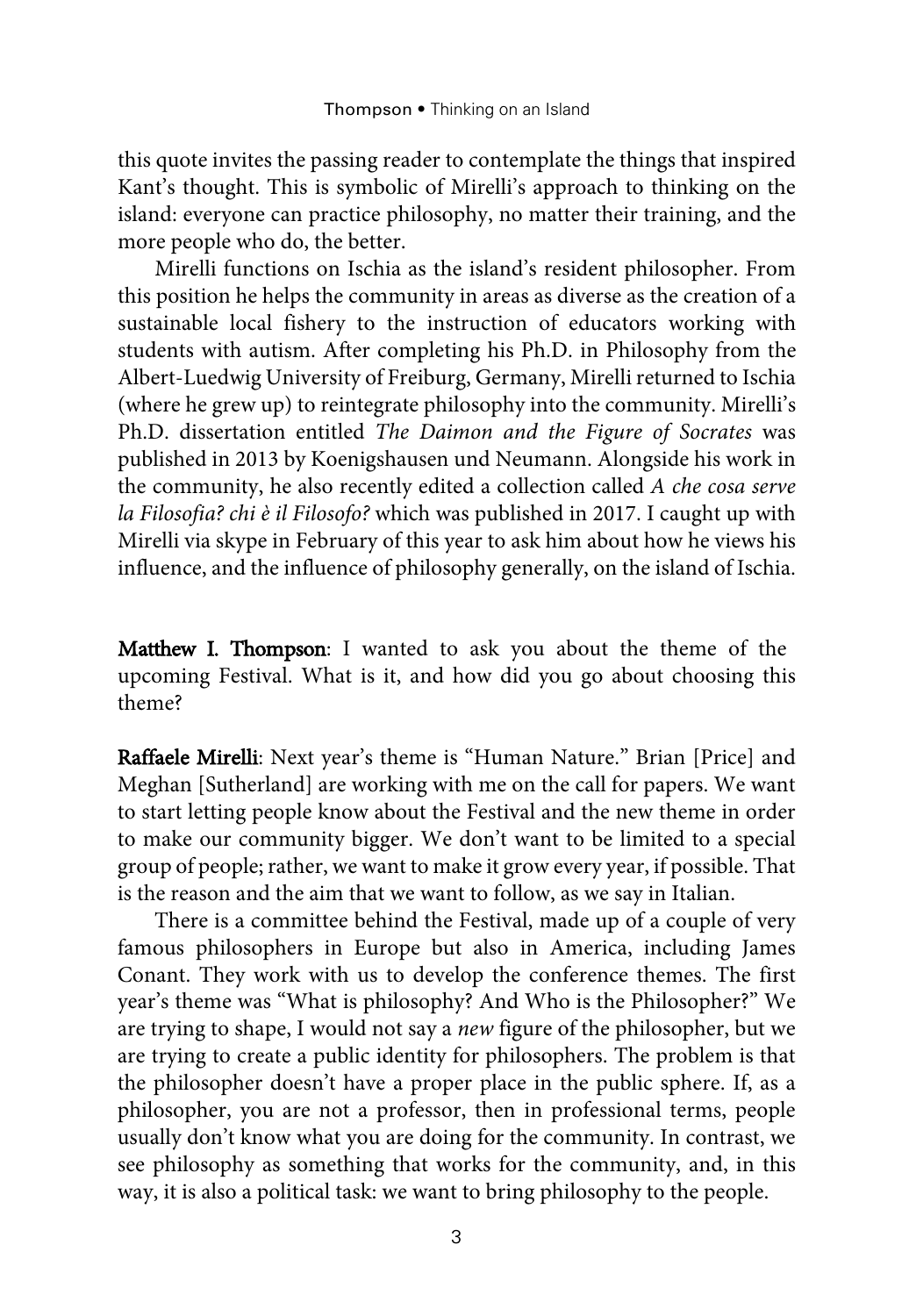The second year's edition was about relationships, about relation and mediation. Because maybe, in the human sphere, the philosopher is someone who is tasked with translating everything—just as Socrates was, no? In talking to a philosopher, I ask: What is good? What is bad? What am I supposed to do to make things improve? What is my duty in the community?

In the third year, we talked about values. Often the philosopher ends with values. At the end of a philosophical work new values are often presented as a solution to the problems that have been brought to light. I think of Nietzsche turning everything upside down, and enlarging this circle—which is what we normally consider common sense, which are the values that we accept.

And now we are focusing on the human being and human nature. We are made from nature, we are a part of nature, but it seems as though we are moving in the opposite direction from nature. Philosophy should be more than just a way of thinking. It has to be something pedagogically active, something that forces people to think critically, that brings people together in thinking and as a community. Philosophy should not imply the separation of thought and community. The usual figure of the intellectual is entrapped in a *solipsismus*; they are a lonely person. Someone who wants to be something different from the community, a difference from the other that he achieves through his thought. So we want to change how the philosopher thinks, first. Because as philosophers we have to understand that we are trapped in an academic discourse, and now we need to get outside of it.

MT: I wanted to ask you about the terms "human" and "nature" first, and then the concept itself of "human nature." These are all contested terrain in a sense. The words human and nature are often deconstructed by philosophy as modern, western concepts. The term nature is coming under fire at the moment because it signifies so many different things; both what is right and normal, but also what is separate from humans in the sense that it is outside of culture. So, I was just curious about which ways you were looking forward to having the concept of human nature complicated at the upcoming Festival?

RM: That's a big question, actually. You know, we have to wait to see how the Festival develops during the sessions because it is a work in progress. Through the call for papers, one gives input, but the speakers have to take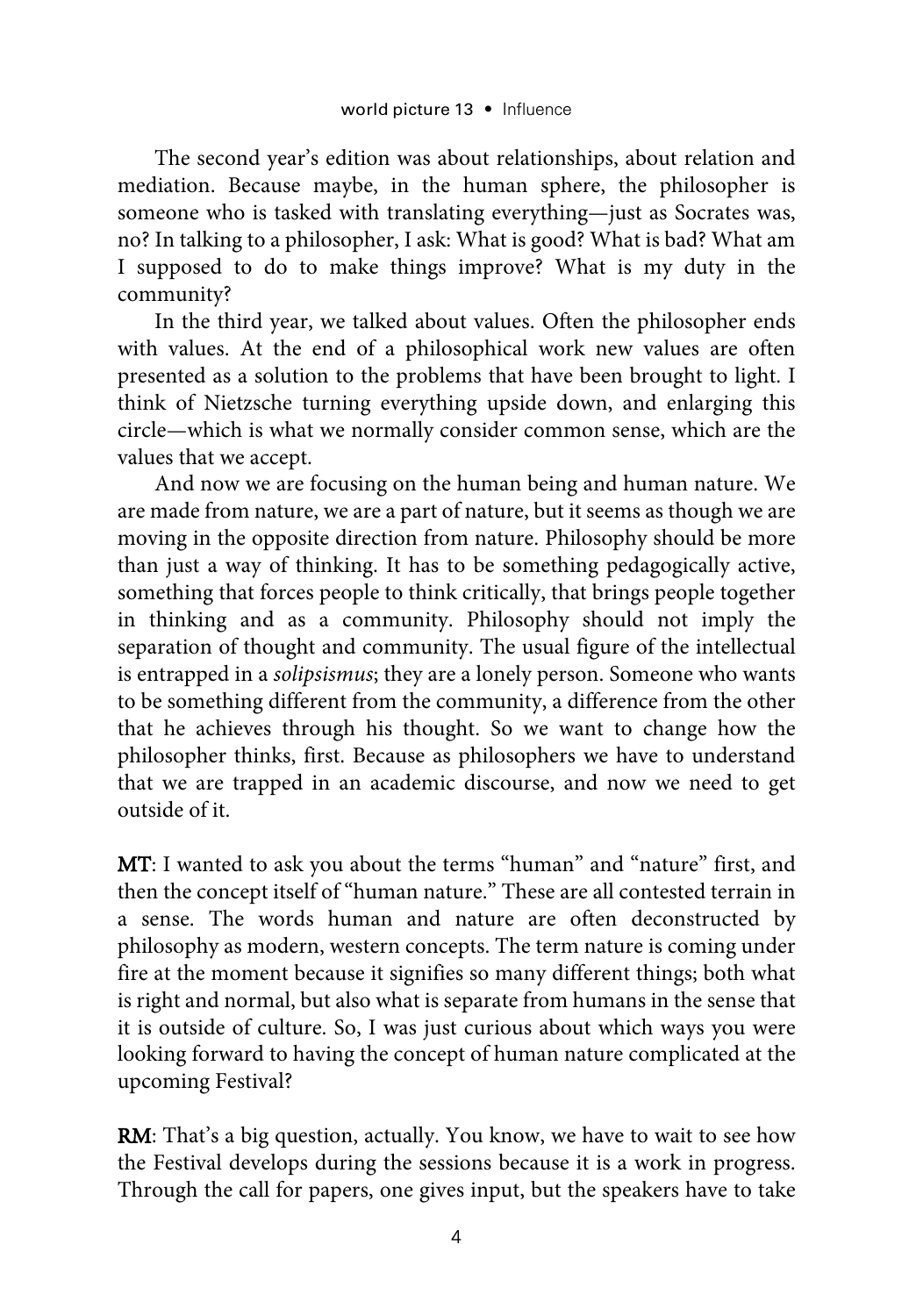up the discussion for themselves. And they will do it in a way that makes it possible for everyone to understand the problem of human nature. It is exactly this separation between human and nature that we are going to work on, because, in my opinion it's really important. One hears that we are in the world, we are on the Internet, we have this new window on the world, and yet we have to understand where to find the truth, or if we even need *a* truth, because if it's only one it's not that much. Everyone has a different truth. The separation is going on, maybe, and if it's not a separation, it's another way to recreate nature, because maybe there is a substitutability of the terms God, nature, and so on. We are trying to rebuild a scheme; we are trying to rebuild our lives in a much larger way. How can I say? It's like a net. It can hold things together, but it can also be a trap.

If you look at the Renaissance, you can see the way that nature and human beings were considered one, and how God was understood to be the one who was moving the puppets around. Maybe that was the first window, in the same way that there are windows now on the Internet, on laptops, everywhere. So, I think the separation is going on, but maybe it is also a transformation. If you have the chance, and we do have the chance, to think with your own mind then it's important not to say shit to everything. We have to say what is good for us and what is bad for us, but when we do, we are not reaching a conclusion. We are initiating something by having many different points of view come together as the development of our thinking. That's why it's good to have a lot of people with us at the Festival, to hear from a large community. It is not a Festival for superstar thinking, because you know, usually conferences have so many speakers that are brilliant thinkers, that are very clever, but do we always need to be so clever? Can't we gain a little more cleverness together?

MT: On that note, can you tell me about the inclusion of young people through the Young Thinker's Festival? What is the significance of the inclusion of teenagers in the Festival? What do they bring to it, and what do they get out of it?

RM: First I want to say, don't take all of my words and thoughts too seriously. I'm not a serious person. I love to think, but I also love to make fun of myself. All of the people working on this Festival, and there are a lot, we are working every year differently, with different ideas and with different people, so we have to be ironic. We can't take everything so seriously because otherwise we will be another academic world, in which we begin to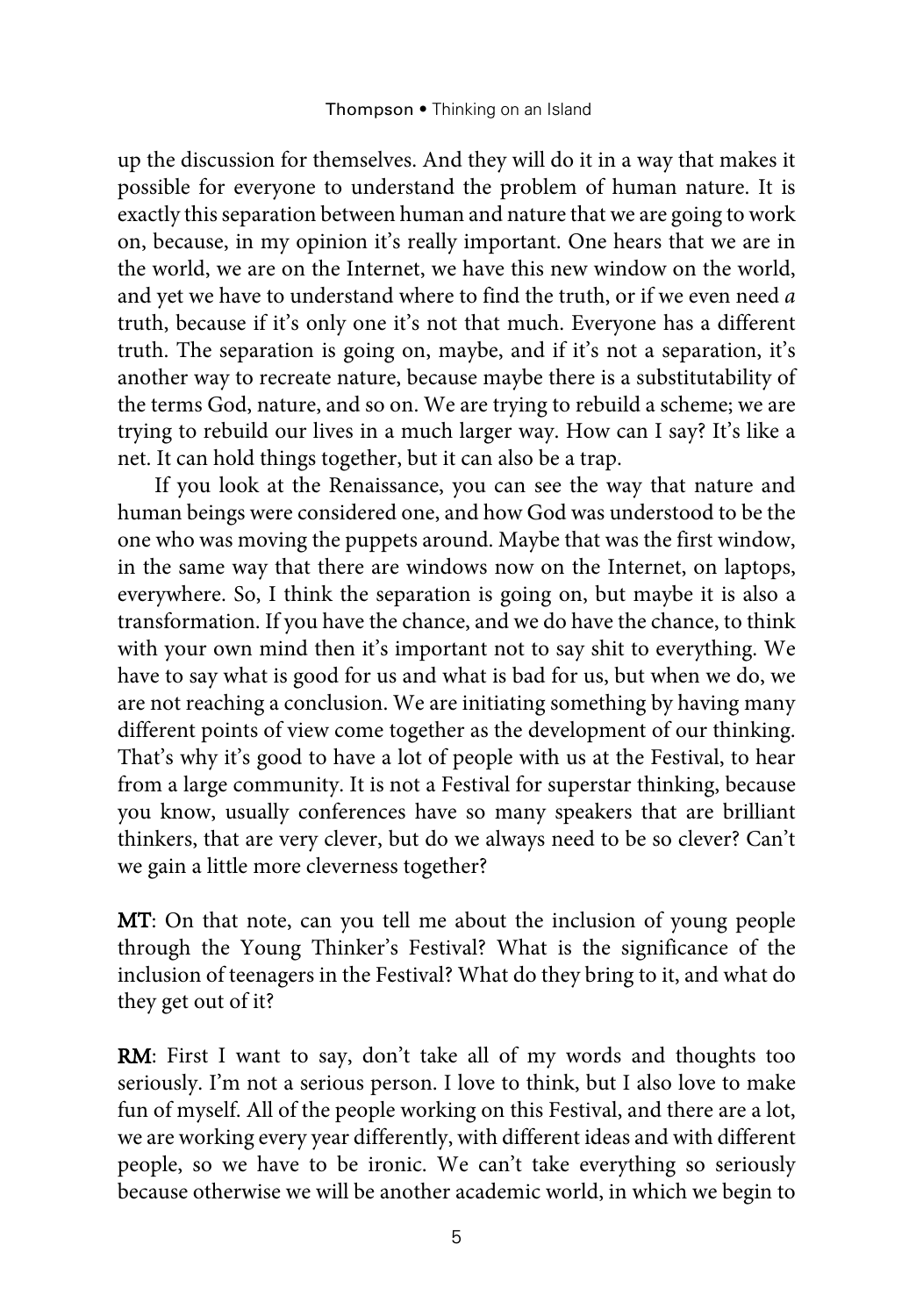separate some things from other things and some thoughts from other thoughts. Young people are essential to us not only for a better future but also because they remind us that we don't need to take ourselves so seriously. Young people help us because they are living another part of their lives. The way they revolt against authorities and aesthetical thinking is a really important lesson for philosophy. They are the new fuel we receive every year. However, young people also need to be influenced by philosophy, by philosophers; they need help in shaping their minds in order to be different from the masses. Because if you take a look at all of these windows we have in front of us, the risk is this: we are getting stuck, framed in.

The Festival tries to mix young and older thinkers in order to renew philosophy and to renew the thought of philosophers. Sometimes, as philosophers we take ourselves too seriously. The science of philosophy, if philosophy is a science at all, needs to be open even more than other sciences because we are the first to ask questions. We need to keep alive this curiosity, as well as our non-sense, to keep curiosity and non-sense alive because the non-sense can open up a new space, which is the space we're shaping.

The name of last year's Young Thinker's Festival was "become a philosopher." The idea was to get young people interested in philosophy. Maybe they are already philosophers. It helps to tell them that they are, so that they have permission to enter into this kind of thinking.

MT: So, if I understand you correctly, children are very good at asking why, and at the same time they are obsessed with nonsense. If those are two critical things for a philosopher then it makes perfect sense to me that young people are, in a sense, already philosophers and can teach philosophers about philosophy from another aspect.

RM: Most philosophers will get upset if you say that everyone is a philosopher because professional philosophers have a peculiar, very high skill level in philosophy. I think there are so many different levels of technicality with everything, and so it is with philosophy, as well. But many non-philosophers ask the same kinds of questions: Why am I living here at this moment? Why do I have to die? Why do my parents or my friends have to die? These are, in my view, the philosophical questions that all of us ask every day—about time, about ourselves, about living together or not living together. These are the principles; these are the starting points in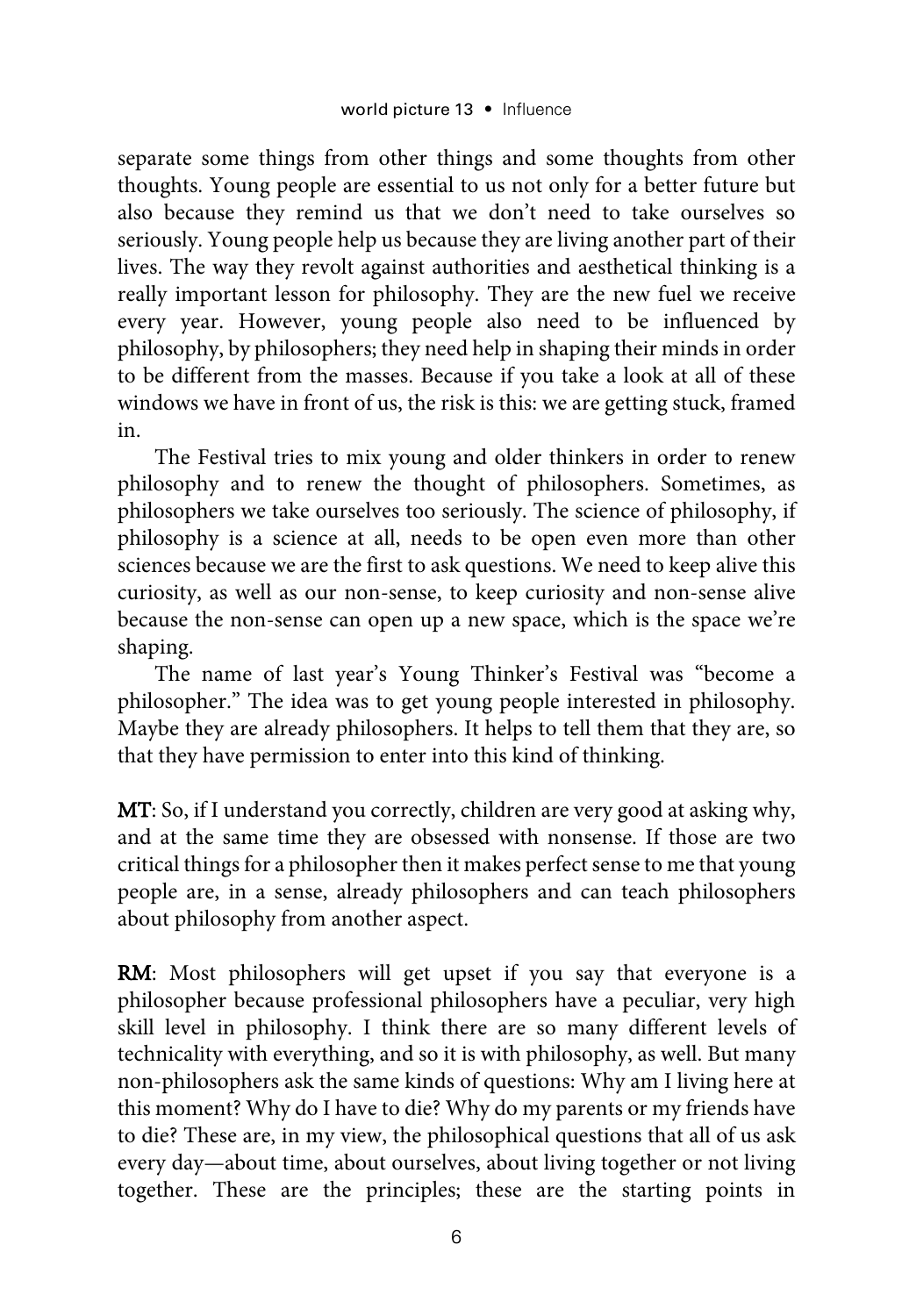philosophy. And I don't know why you started in philosophy, but for me it was about this: asking about time, death; asking about everything that was a nonsense question, a non-sense question. And as philosophers, we cannot provide a generous solution or a final answer because we are *in divenire*  (becoming). It means that everyday we become something different. Nonsense, then, is our sense in philosophy. We don't like the light, we like the darkness; we like the spaces where we don't know what our feet will walk on. And that is the aim of philosophy and of science in general. You can't create a new theory, or even progress in a place where there is light. You need a dark place, and that place can be everywhere, even your chair is a dark place in the light.

MT: What is your role as a philosopher on the island of Ischia? How are you involved in the community of Ischia, and what are some of the things you do as a philosopher there?

RM: This is a new role for me. When I was in Freiberg writing my PhD in philosophy, I was, as many of us are, waiting for something to come from the academy I was waiting for a place where I could work or be a philosopher, a recognized one. I did work in the academy for a couple of years and when the contract was over I left Germany. Back in Ischia and in Italy, I started this Festival because I wanted to share with my community in a different way. On an island, it's really dangerous because there are a lot of habits. Every day you do the same things and think the same way. Islanders don't want to think differently, and that's a paradox. It's absurd because in Ischia we receive every year 30 million visitors. It's a huge quantity of people, and it's a huge amount of differences. The danger, then, is to build a wall and to think, "I am from Ischia and because I am from Ischia I will think in only this way." If you think differently then you are a danger to the community. I wanted to change the shape of thinking on this Island, because if you live in many countries, you come back to your own country and see things differently. We have a lot of problems here. We have a beautiful place, but we don't respect it as much we should. That is why I decided to live here! I want to improve myself along with my beautiful island. So, philosophy can be the means to make people conscious of how we live every day. We can treat our island better, have respect for the ecology, for the landscape, for everything. We have so many cars on this island. There are 50,000 cars and we are 63,000 people. That's a lot. It's too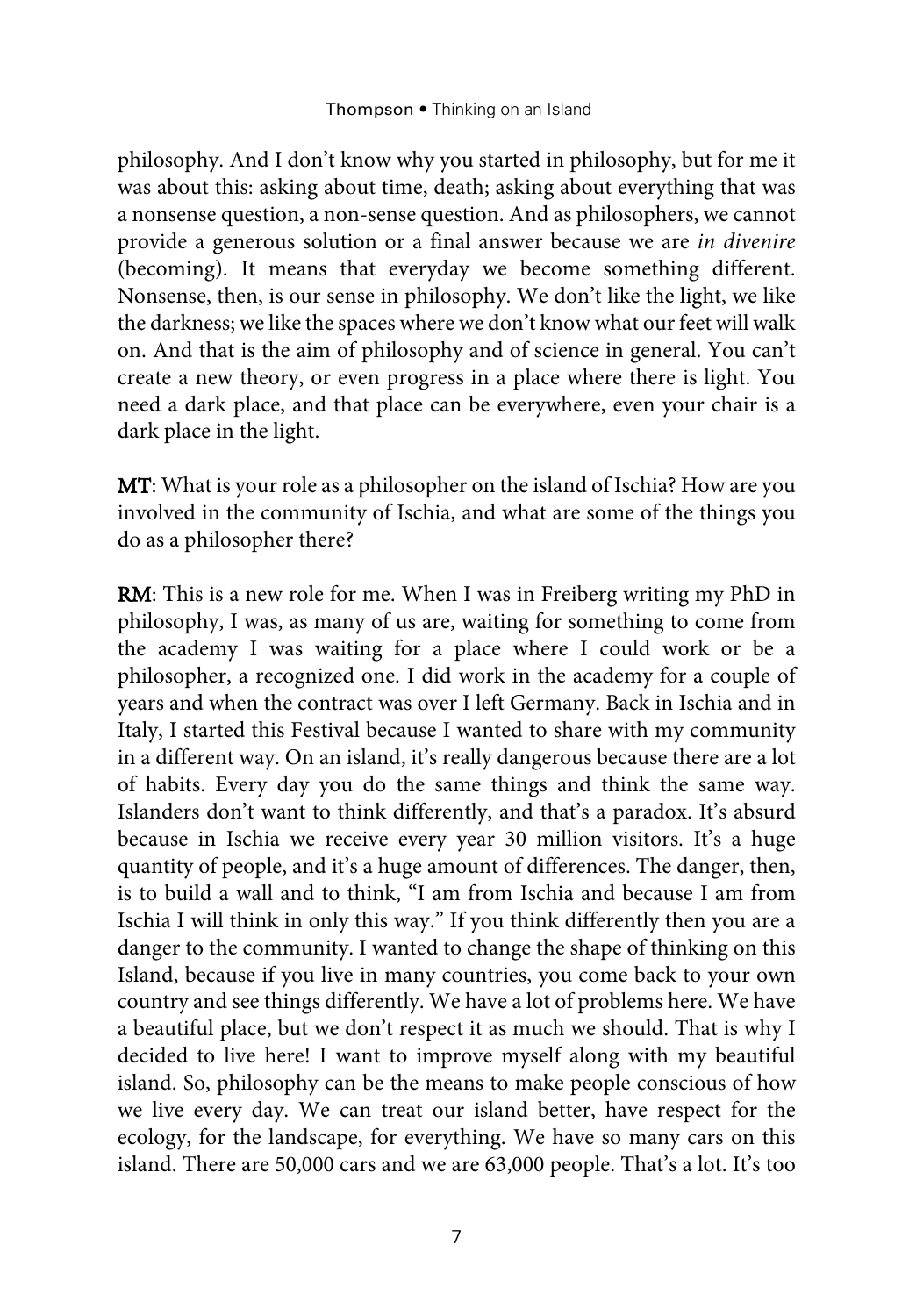much. We are lazy here, we want to bring our cars directly into our bedroom and open the door and skip into bed [laughs].

Philosophy is, first of all, an ethical task. It is about changing minds and being conscious of the place we are living, accounting for our beauties and thinking about how to keep these beauties alive. Every year at the Festival there is a social campaign related to a problem on the island. The first year was about responsibility and driving. The second year was *vivere en comune*, living together, because on this little island there are six different cities, six different authorities each with a different idea about how to run the island. It's difficult. For the third year, we got more philosophical. The third social campaign was about the lack of beauty. It is unbelievable to think about the lack of beauty on this island. I mean, we're not the only beautiful place in the world—there are many more beautiful than Ischia—but often the people here think Ischia is the most wonderful place in the world. So, we worked on photos. Did you see the Castello Aragonese, the big castle on the rock? That is the symbol of the island. Everyone is in love with this castle. And, I mean, they have good reason to love it. Everyday people go down to Ischia Ponte where the castle is and take a look at it to make sure the castle is still there. So, we worked on photos and we removed the castle, and we did the opposite as well, we took a photo from the castle and we removed the island.

MT: From what I understand, part of the ecological work you are engaged in as a philosopher on the island has to do with the fisheries. Can you tell me a little more about your involvement with that?

RM: Yes—as a philosopher I am working with politicians in shaping ecological projects. We are thinking about how we have to be rational about fishing, how we have to respect ecological processes. It is something that we are working on together with the larger European community. It is an ecological, thus general, approach to fishing. It takes into account the economic dimension and the way we act in the sea. It extends also to structures, how they sell the fish, together with traditional displays. It is a huge project. And you have the philosopher to make it work, to give ideas at the beginning and the end. So, the first moment and the last moment are my responsibilities in this project. It is something that is going to last for a long time. We will be active again in one year in order to see if there has been an improvement to the system.

You have to fight against mentalities, old mentalities. People say, "we live now," (that's a philosophical problem), "we live now, we want money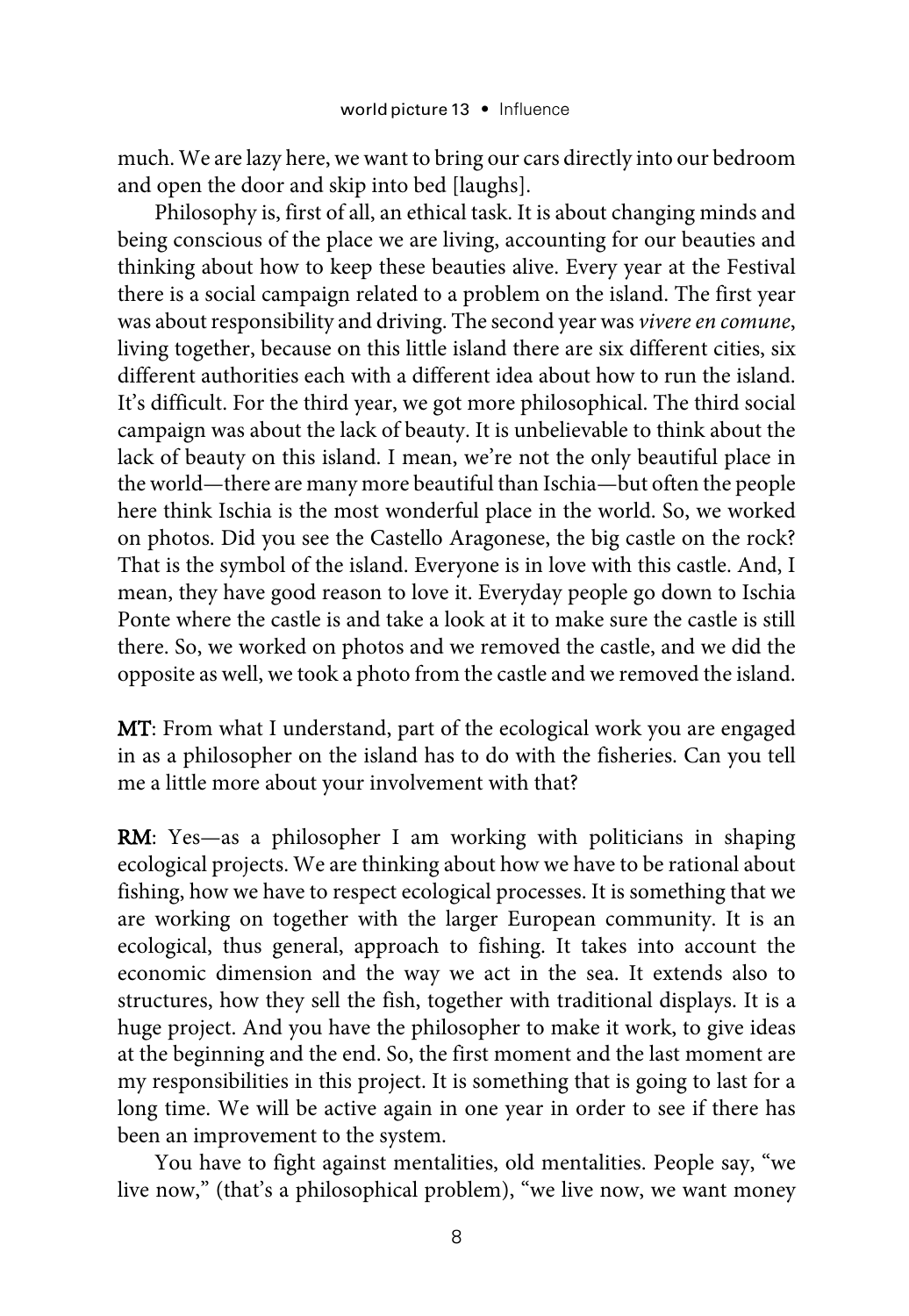now, we are afraid of changing things now, how can we change these things and still ensure our family can grow up and give them the possibility to have enough money and have an education?" And that too is a huge philosophical problem.

MT: Something I have been thinking about a lot is our need to try and think about the future more realistically and materially. The need to get away from this instant gratification, constant consumption mentality that both capitalism and human nature work together to heighten. Because of course you want to provide for your family and be able to give your children education, that makes perfect sense, and yet if the system that allows you to do that will mean that there are no fish for their children to get out of the ocean, for example, then it's obviously a broken system. We need to learn, I think, how to represent that potential future to people in a way that is compelling and that causes them to act differently.

I really love the idea that you're so involved in the community and trying to use philosophy to have a practical impact. I think that we are suffering over here in North America from this distinction between intellectuals, philosophers and everyday people, and that's a huge divide for us, a huge wall that we need to overcome….

RM: During my Ph.D. I tried to understand why I was studying philosophy. To tell you the truth, I was not sure why. I loved philosophy, but I didn't understand why we still needed it. My idea was to discover the process in which we, as philosophers, were trapped. I came up with a theory, not an absolute theory, just a theory about why we were in these schools around the world; always in schools, always behind walls.

Why was the first philosopher—considered the first philosopher, *the* philosopher—why was he the one who was killed? If you read Plato's works it seems he was the one who has a reason to say everything, because he is right. He cannot be other than right. If you read Plato he is always right. Why, if he was so right, was he condemned? For me the society in which Socrates was living was not functioning. The same process was going on in the Christian community, in the bible with Jesus Christ. It was the same, the one who is the right one is going to be killed. So, what are we? Are we stupid? Or, do we need these figures as an example in order to understand how to make things work differently?

The history, the story of Socrates is a bad story. Not a good story to take as an example. And if Plato was learning from the example of Socrates—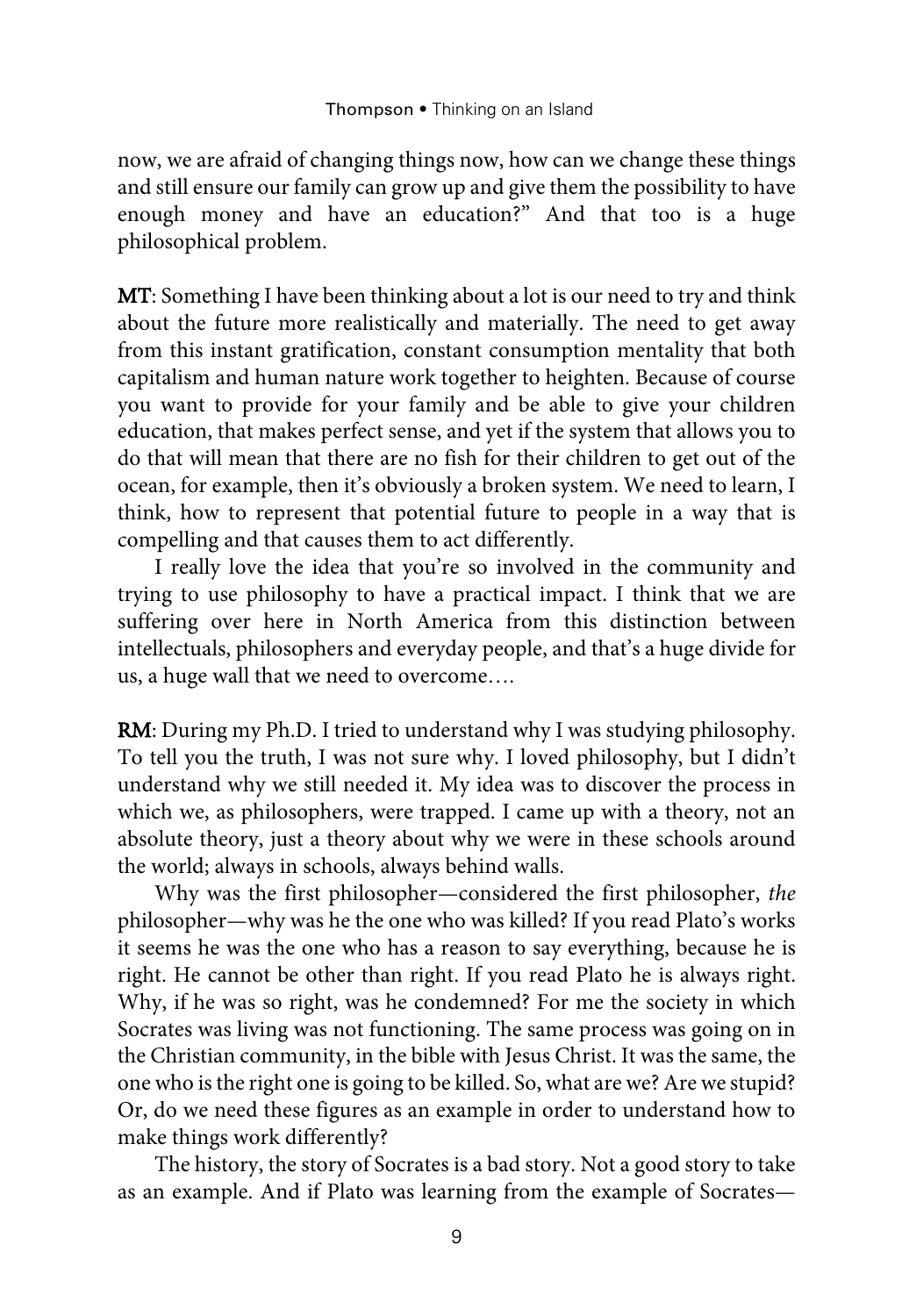how his life was, and how it ended—how can I not see that Plato built the school because he was afraid of the masses? Because if I am talking as a philosopher in the square, in front of everybody, there will be someone who will say, "what is he talking about? He is talking dangerously!" The people, or the authorities will say "I must not think as he is thinking. He is giving me the impression that I have to renew my thought and think, for example, that there are no official gods, that there are other gods, there is another way to see reality. No, I don't agree with this, so Socrates has to be killed." Plato understood that and said, "let's build a school, maybe we can just have a safe place in which we can be a philosopher, and if we go out we can say 'we are exercising, practicing philosophy everyday here and so you won't understand what we think,'" and that's the truth. Since then all the schools and the whole history of intellectualism have been trapped within walls. When inside we say, "we know the truth, and you outside don't know this truth, you don't know this truth at all, so, you stay there. I am here."

That is why the name of the Festival is "the philosophy, the castle, and the tower." Because we believe, as philosophers, that we are in a castle, we believe we are in a tower that allows us to see things better. But before the castle and the tower came philosophy, and that is why philosophy comes first in the name of the Festival. Then to conclude this thesis comes Nietzsche, who rebuilt the figure of the wanderer.

MT: As Zarathustra.

RM: Like Socrates, who was not in academia, he wanted to walk the path to the people once more. He wrote aphorisms and he was thinking differently about philosophy and he made intellectuals think "what the fuck is this philosophy? There is no historical background." And it was not the truth because there is a huge historical background in Nietzsche's philosophy. And it was a crisis for philosophy at the end of the last century.

MT: One of my favorite pieces of Nietzsche's is "On Truth and Lying in an Extra-Moral Sense." When he argues that all truths are actually just dead metaphors that over time have come to seem like reality is, for me, a really instrumental observation. Even the truths that we as philosophers observe from the tower are in fact, according to Nietzsche, just some old poetic figurations that over time have become kind of solid.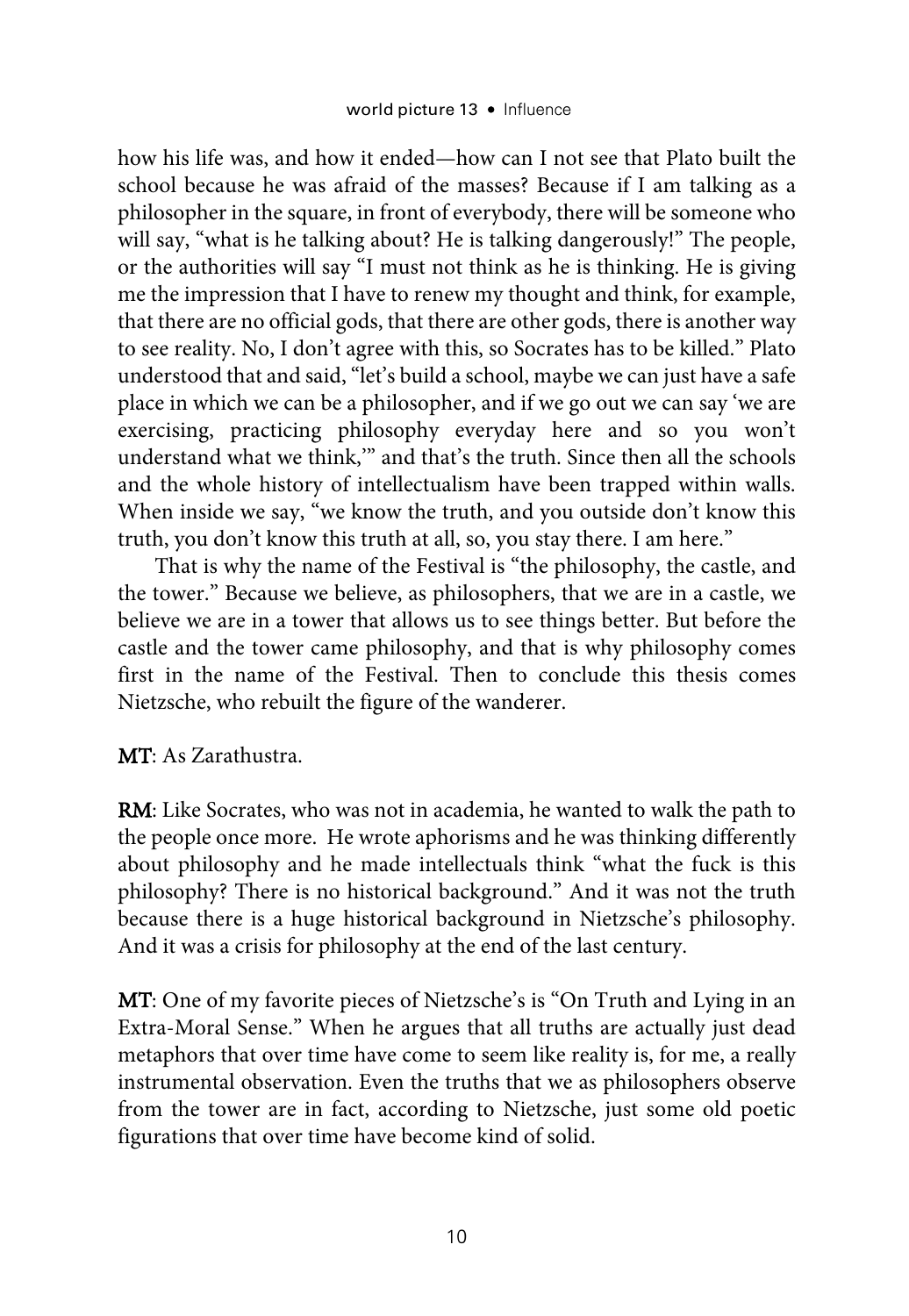RM: This essay by Nietzsche was one of the staring points of my research. It is wonderful. He writes that, like philosophers, mosquitoes also think they are the only ones who have the truth. The danger is to be stuck in one truth. That is what we have to try to understand and not be afraid of. Because we have this kind of religious belief in things, if we have a theory we love this theory. We say, "that's my theory." You are going to read, and you learn more and more and so you are confident to make reality into a mathematical formula. But we are not the only one who can think about truth, we need to listen to other people who are not philosophers.

MT: And so, you spoke a little about Socrates and Plato and Nietzsche are there other thinkers that are important influences on your thinking about integrating philosophy into the greater community?

RM: I think each philosopher has their own truth. The texts I was working with first were from non-philosophers, like Homer and Hesiod, and then I came to Plato, then Maximus of Tyre. And Pascal, as well, was someone that I read with interest because I wanted to get to the bottom of the idea of truth, to read people who were thinking differently about truth. And then I came to Nietzsche and there I found this kind of daemon, this kind of inner voice who is talking to people, to philosophers, and saying let's shape it differently; we don't have truth so let's think about it differently. Let's not take our theories as absolutes. And other philosophers as well, but I started not from a philosophical perspective. More from an epic perspective with myth, mythos. It was important to understand how this culture was structured into more modern philosophical thinking. Because we are always working with mythological thinking and tales, and we take these as truth, but these are examples.

While I was working, Nietzsche allowed me to have a kind of freedom, the freedom to be a vagabond exploring the land of truth. The philosopher is a vagabond, someone who doesn't have a proper home. I mean, we are without a home in that we are without a proper job. If you look for philosopher on the Internet as a job you won't find anything. As philosophers, we don't have a definition or a job. A proper job, I mean. For it is important to think. It's something we can give young people—the possibility to think philosophy as a job. Because there is a job for everything nowadays, but not for philosophy. People ask, "are you a professor? No. Are you a teacher? No. What are you? A philosopher." "Oh, what are you doing actually?"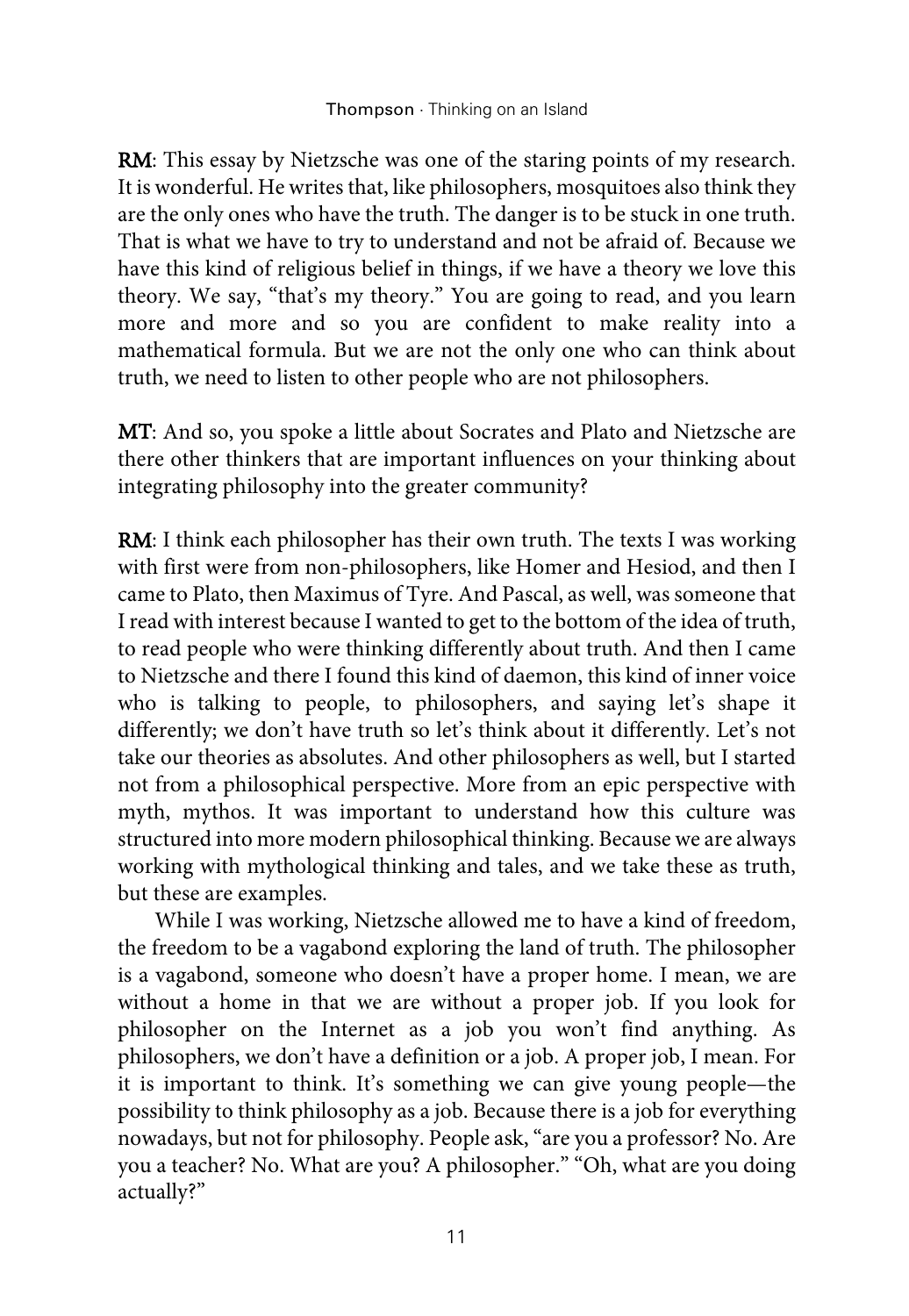In Italy, sometimes people are afraid to call something philosophy, even sometimes to pronounce the word philosophy. I mean, *phe-philosophy*, sometimes I've heard Italians say *fifosofy*, or… sometimes when I write it I make a mistake. I miss an "o," or something like this. I need to work on it [laughs]. In Naples they call you a philosopher in order to say you are someone who is saying something strange. I don't know if there is also a similar way to say it in English as well, but here in Napoli if you are a philosopher you are saying bullshit, there is a gap between what you are saying and reality.

MT: And this does seem to presuppose a gap between thinking and action, which I have always had trouble with because I believe thinking is a kind of action. And people say "oh, you are a philosopher, you must not do anything, you must only think." Presupposing therefore that thinking is not doing.

RM: I agree, it is an action because the first step to change things is to think. So, I think, I say a word, that is energy and is a sound, a material thing. And I make people act differently depending on what I say. If I say "F--k you," you say "oooo"; if I say "I love you," you say "aaaa," and that is a thinkingaction-reaction. People don't think that philosophy is action, but it is. Thinking is an action. It is the first step in action, it is an action itself. But we have to work a lot to make people understand this. This is the purpose of the Festival. We have worked for five years on this project. And I hope in a certain way we will build this community and we will change philosophers.

MT: Do you hope to recruit more philosophers out of the young people who are involved in the Festival? Do you hope they someday write philosophy in a more traditional sense, or is it enough for them to just participate?

RM: I hope more and more young people will be involved every year. Young people are working with us in the organization. They are doing interviews with some of our guests, and in this way they will understand how they can shape a cultural event, how they can enter into conversations with philosophers, what they might ask, how they can present themselves. The young people will give more sense to the whole thing. Young people, as I said before, they keep this kind of lightness in their thinking, but it is also deep thinking.